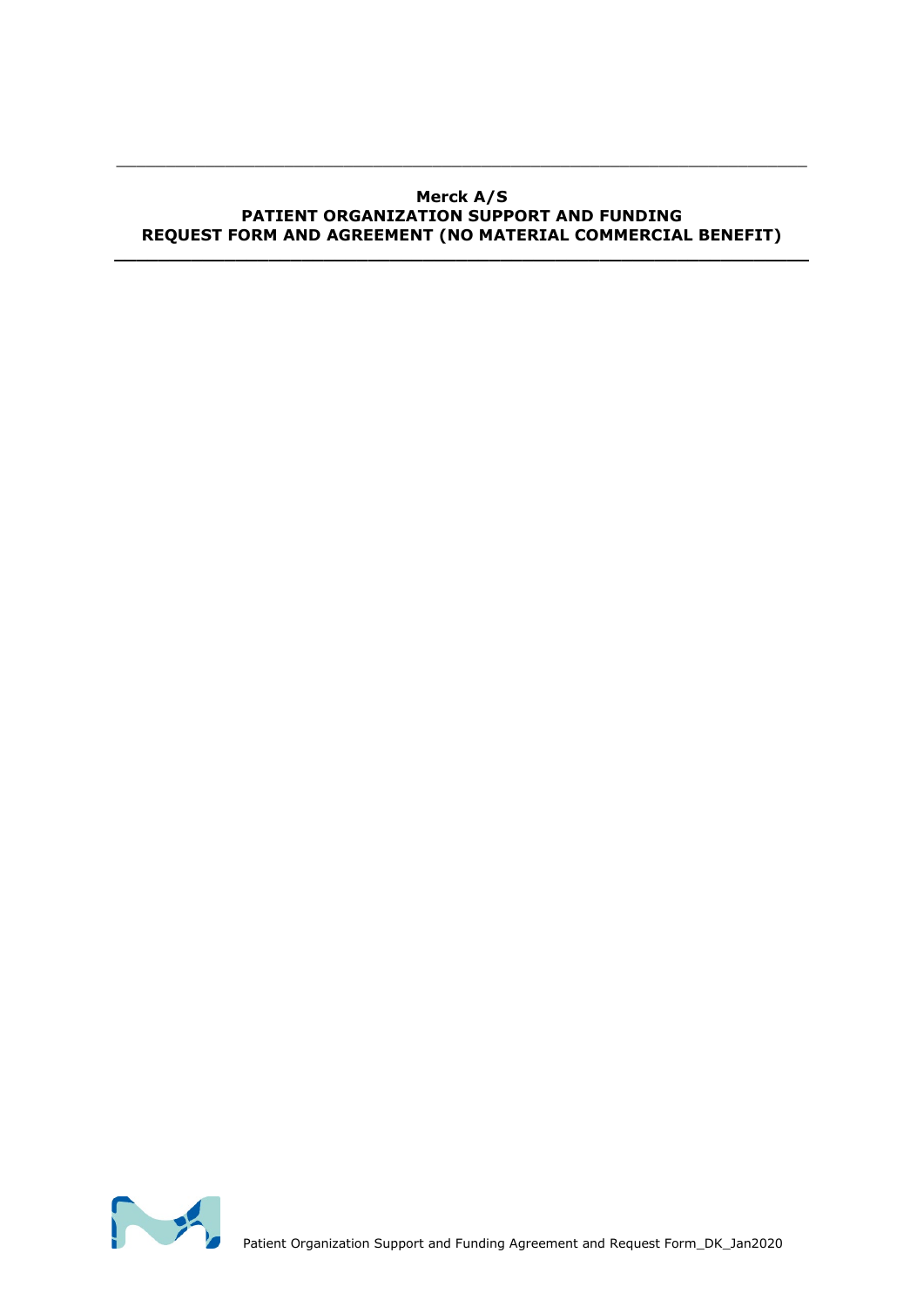#### **Merck A/S**

#### **PATIENT ORGANIZATION FUNDING REQUEST FORM[1](#page-1-0)**

Date Submitted: 1. Dec 2021

Requestor Representative's Name: Hans Tiedemann/Klaus Høm

Requestor's Phone Number: N/A

Requesting Patient Organization ("Requestor"): Scleroseforeningen

Amount of Support Requested: 60000 DKK

Detailed Description of Support Requested (including financial and/or non-financial support): Patient Organization Funding, financial support for Development of and planning and building the MS universe. Focus on evidence-based nutrition, exercise and mental health. OK MS Fase 1.

Supporting Documents Provided: Application, budget and projectplan

**Your signature below confirms that: if awarded, this Funding is not being promised or given as a reward or in exchange for recommending, prescribing, dispensing, purchasing, supplying, selling, administering, referring, arranging for, or ordering Pharmaceutical Products, or to induce recommending, prescribing, dispensing, purchasing, supplying, selling, administering, referring, arranging for, or ordering Pharmaceutical Products in the future. Note that at this time no commitment has been made to provide this Funding.**

I certify that I am fully authorized to submit this Funding Request and provide the information in this request form on behalf of Requestor, and I affirm that all responses and information provided in this request form are truthful, accurate, and complete.

|  | On behalf of Scleroseforeningen |
|--|---------------------------------|
|  |                                 |

Date: Jan 7, 2022

Signature: <u>[Klaus Høm](https://vibrantm.eu1.adobesign.com/verifier?tx=CBJCHBCAABAAdvpn1u5llk3BA8fCW29rPQS98IdCWaiy)</u>

Printed Name: **Klaus Høm**

Title: Managing Director

<span id="page-1-0"></span><sup>1</sup> Form to be filled out by Merck A/S with the information provided by Requestor's representative and signed by Requestor's representative. Hyperlink to Merck A/S Policy on Interactions with Patients and Patient Organizations.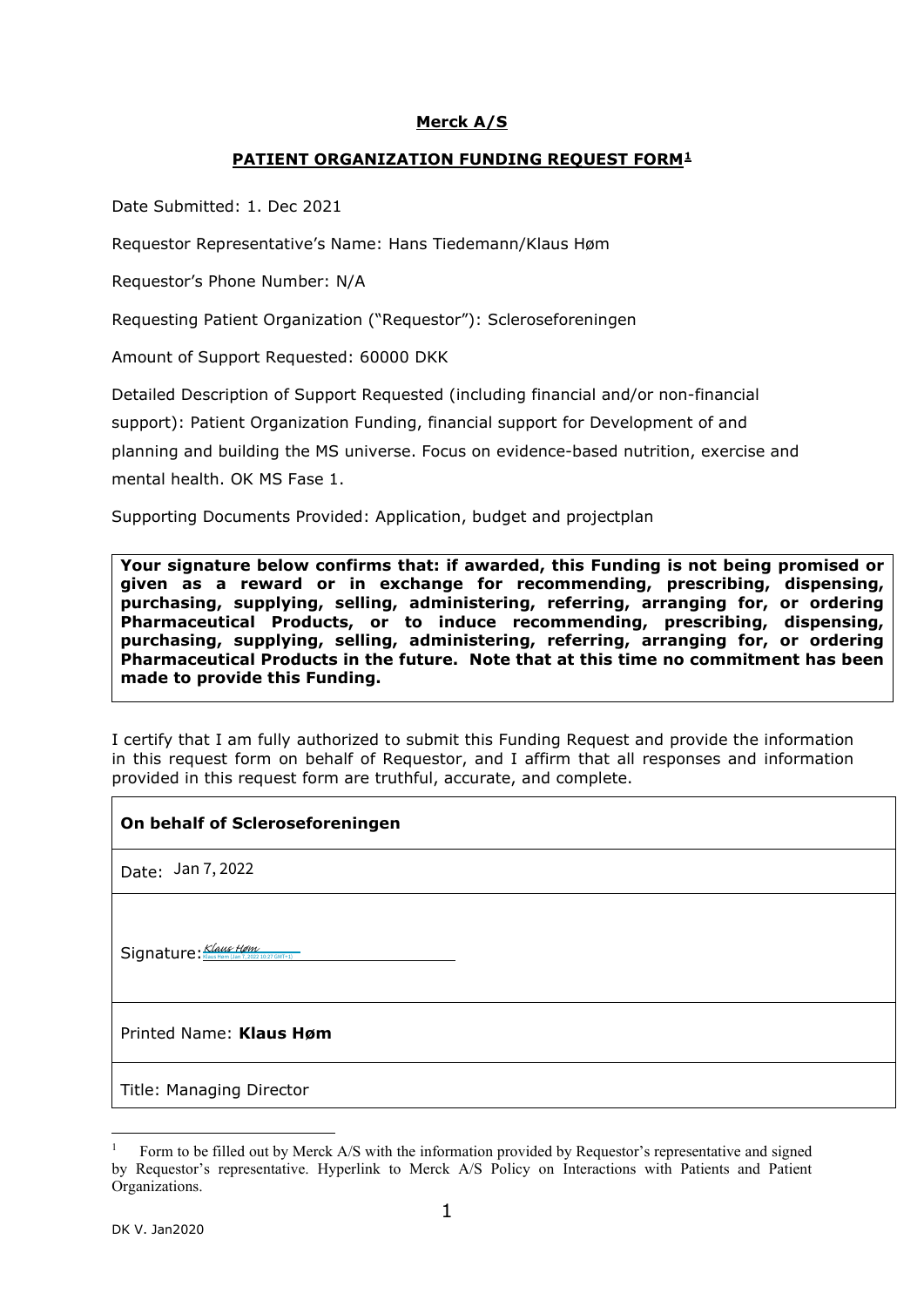#### **Merck A/S PATIENT ORGANIZATION SUPPORT AND FUNDING AGREEMENT**

#### **EFFECTIVE DATE: 2021-DEC-01**

This Agreement for Patient Organization Support and Funding ("Agreement") is effective as of the date set forth above ("Effective Date") between Merck A/S, Vandtarnsvej 62 A, 5.A., 2860 Soborg ("Company"), and

| Name of<br>Patient<br>Organization<br>("Requestor"): | Scleroseforeningen       |
|------------------------------------------------------|--------------------------|
| Street<br>Address:                                   | Poul Bundgaardsvej 1. st |
| City, State,<br>Postal Code:                         | 2500 Valby               |
| Country                                              | <b>Denmark</b>           |
| Telephone<br>Number:                                 |                          |
| Email:                                               | N/A                      |
| Company's<br>Unique<br>Identifier for<br>Requestor:  | 0110448036               |
| Company<br>Contact<br>Person:                        | <b>Marianne Monteau</b>  |

Together referred to as the "Parties", and individually referred to as a "Party".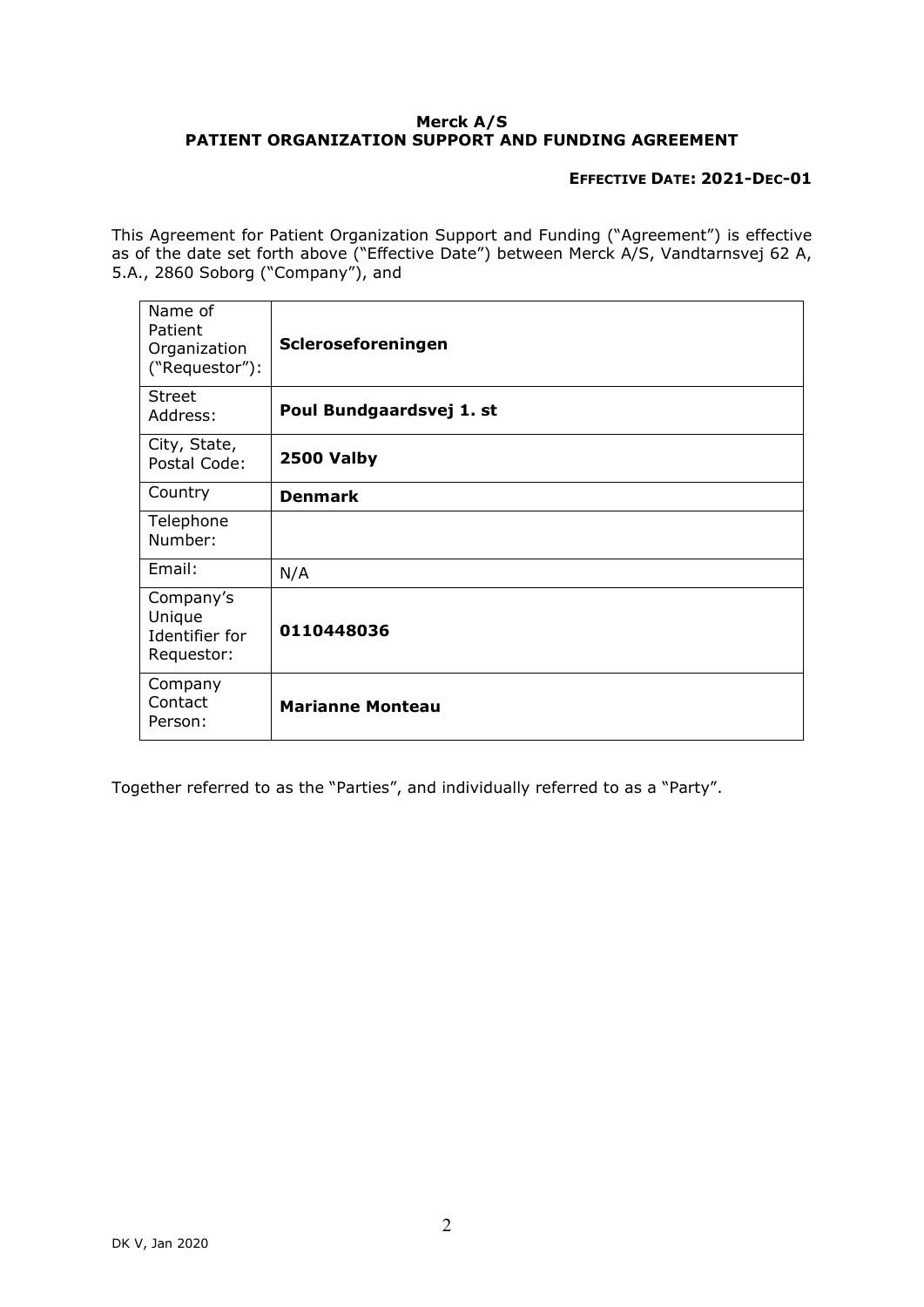## **1. Background**

Merck A/S believes that support to Patient Organizations is a worthy undertaking. Merck A/S is committed to carrying out such support in an appropriate manner and in compliance with all Applicable Laws and Codes. Requestor has submitted an application to receive Patient Organization Funding ("Funding") from Merck A/S (attached hereto in Exhibit B) (the "Patient Organization Funding Request Form"). Merck A/S has approved Requestor's application for the Funding under the terms and conditions set forth in this Agreement. The activities supported by the Funding, as well as the manner in which Merck A/S will provide the Funding are set forth on Exhibit A.

## **2. Definitions**

2.1 Applicable Laws. The laws, rules, regulations and ordinances governing the activity contemplated by this Agreement.

2.2 Healthcare Professional. Any trained professional who is licensed to, or any other person who in the course of his/her professional activities may, prescribe, recommend, purchase, dispense, supply, or administer Pharmaceutical Products or provide healthcare services and his/her office staff, and any payer for Pharmaceutical Products, including any national and local reimbursement authority.

2.3 Patient Organization. A not-for-profit institution that primarily represents the interests and needs of patients, their families, and/or their caregivers.

2.4 Pharmaceutical Product. Any Merck A/S drug/medicinal product, biological product, or medical device (irrespective of patent status and/or whether it is branded or not), whether used alone or in combination, that is intended to be used on the prescription of, or under the supervision of, a Healthcare Professional, and which is intended for use in the diagnosis, treatment, or prevention of disease in humans, or to affect the structure or any function of the human body.

#### **3. Representations, Warranties, and Obligations**

Requestor hereby represents, warrants, and covenants as follows:

- (i) It has the full power and right to enter into this Agreement;
- (ii) It has complied with all Applicable Laws in its application for Funding from Merck A/S and will comply with all Applicable Laws with respect to any Funding under this Agreement;
- (iii) It is not any of the following: (a) an individual, including an individual Healthcare Professional, or (b) a religious organization seeking the Funding for sectarian religious purposes (secular programs of faith-based organizations that meet criteria will be considered), or (c) an academic institution's alumni association;
- (iv) It does not discriminate by age, race, sex, religion, sexual orientation, or disability;
- (v) The Funding constitutes fair market value for the activities supported by the Funding;
- (vi) It shall: (1) use the Funding only for the purposes described, (2) never use the Funding for the personal use or benefit of its employees and/or their family members, and (3) return the Funding to Merck A/S if it is not used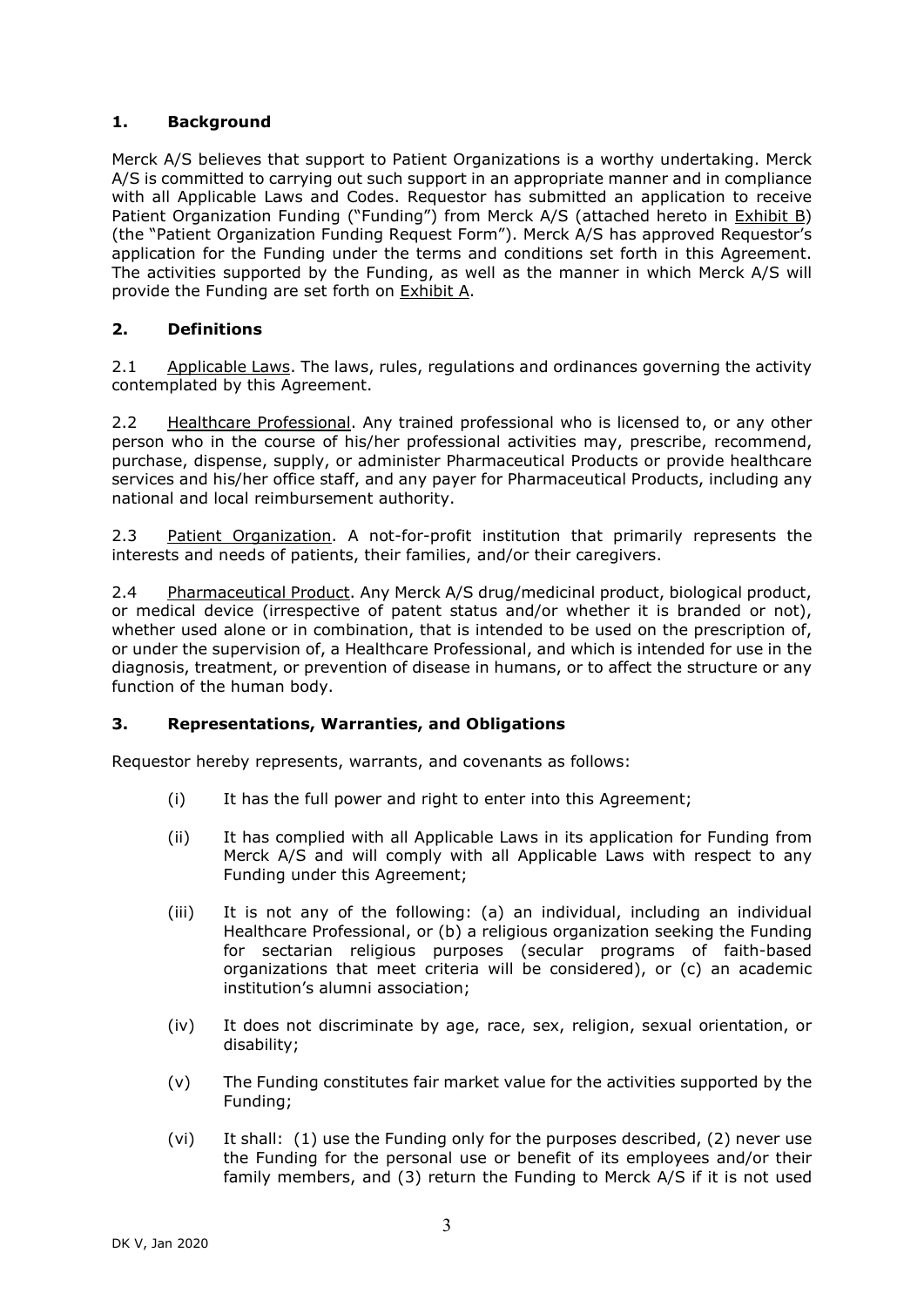for the intended purposes or unused;

- (vii) It shall maintain records during the term of this Agreement and for one (1) year following expiration or termination of this Agreement relating to Funding and related expenditures and uses. Merck or any of Merck´s affiliated companies shall have the right, upon reasonable notice, to examine such records;
- (viii) It shall promptly deliver to Merck A/S any additional information reasonably requested to support Organizer's application for Medical Education Funding;
- (ix) It shall furnish Merck A/S with a reconciliation report concerning the expenditure of the Funding, with appropriate backup documentation;
- (x) The Funding is not being received as a reward or in exchange for recommending, prescribing, dispensing, purchasing, supplying, selling, administering, referring, arranging for, or ordering Pharmaceutical Products, or to induce recommending, prescribing, dispensing, purchasing, supplying, selling, administering, referring, arranging for, or ordering Pharmaceutical Products in the future;
- (xi) It shall prominently acknowledge Merck A/S in any publication, material or activity resulting from the Funding;
- (xii) Merck A/S does not require that it be the sole funder of Requestor or of any of Requestor's major programs; and
- (xiii) Requestor shall make no payment nor transfer anything of value, directly or indirectly, to any official or other person to influence any decision to obtain or retain business or gain an advantage in the conduct of business, or to induce such official or other person to perform a function in violation of any Applicable Laws.
- (xiv) Requestor shall at its website publish information on all financial benefits received under this Agreement. The information shall be published at the latest one (1) month after the financial benefit was received. The information shall be available for at least two (2) years.

#### **4. Use of Logos; Publications**

4.1 Logo. Merck A/S will use Requestor's logo and/or other proprietary material only with written permission from Requestor. In seeking such permission, Merck A/S shall clearly state the specific purpose and the way the logo and/or other proprietary material will be used.

4.2 Publications. Merck A/S does not seek to influence the text of Requestor's publications or other materials in a manner favorable to its commercial interests. However, Merck A/S may request correction of factual inaccuracies in any such material. In addition, at the request of Requestor, Merck A/S may contribute to the drafting of the text from a fair and balanced scientific perspective.

#### **5. No Agency**

Nothing in this Agreement shall be deemed to create a relationship of partnership or employment, or agency or joint venture, between the Parties.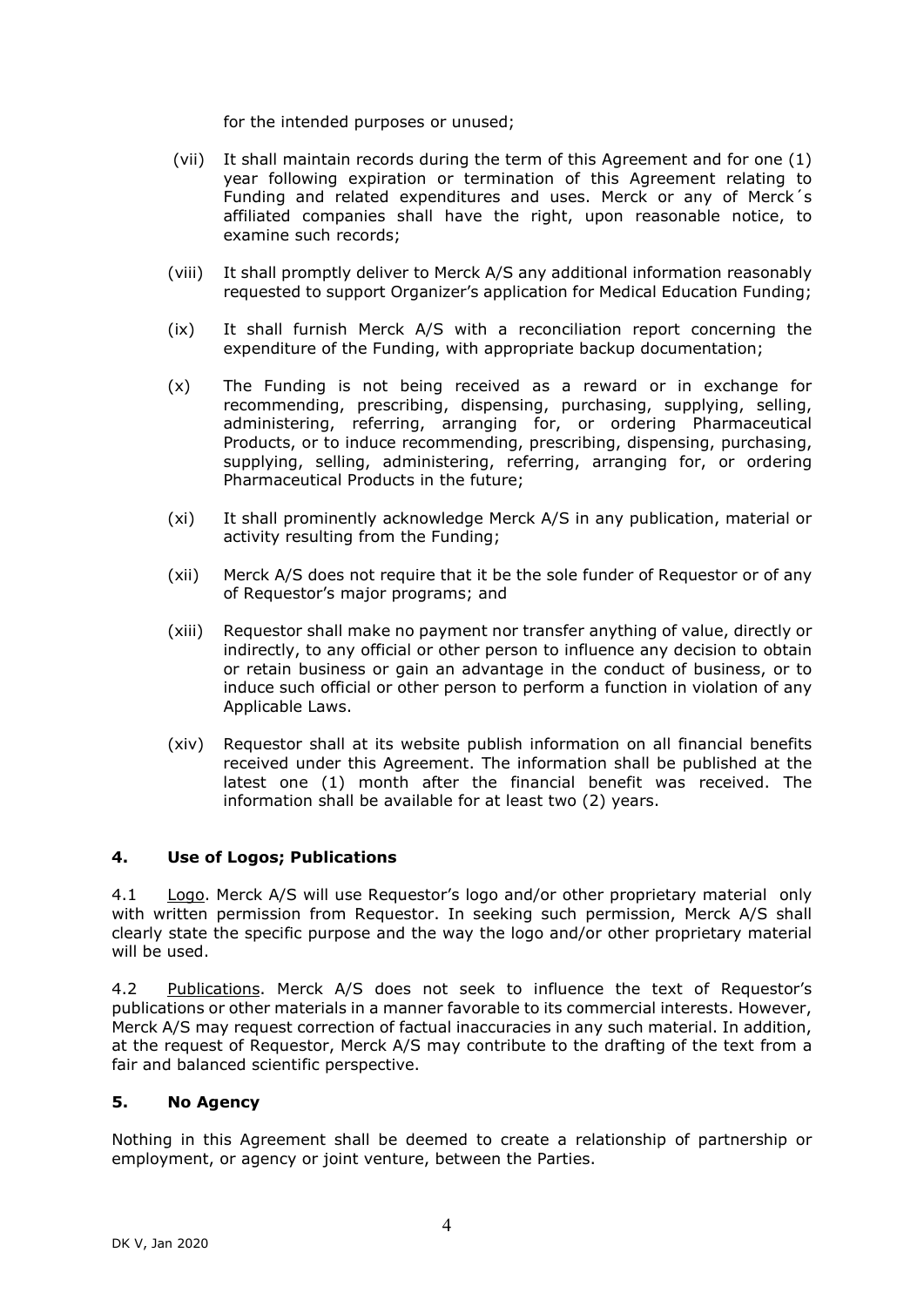# **6. Data Protection**

6.1 Personnel data. In connection with this Agreement, Requestor may be called upon to provide personal data of its employees and representatives (together "Personnel"). This data falls within the scope of the law and regulations relating to the protection of "personal data" as defined in data protection laws applicable to Merck ("Applicable Data Protection Law").

<span id="page-5-0"></span>6.2 Categories of Personal Data and Purposes. This personal data may include names, contact information, work experience, professional qualifications, publications, interactions between Merck and Requestor ("Personal Data"). This Personal Data may also include data related to Personnel's physical or mental health ("Health Data"). Merck processes such Personal Data for the performance of this Agreement.

<span id="page-5-1"></span>6.3 Data Sharing. Data Sharing. Merck may share Personal Data:

- (i) with its service providers that process Personal Data on its behalf and according to its instructions;
- (ii) with affiliated companies for the purpose set forth in Section [6.2.](#page-5-0)

Recipients of Personal Data according to this Section [6.3](#page-5-1) may also be established in countries outside the EU or the European Economic Area ("EEA"). Where Personal Data is transferred outside the EU or the EEA, such transfer is subject to an adequate protection, especially by the use of EU Standard Contractual Clauses.

6.4 Information requirements; Consent. Requestor shall inform the affected Personnel about processing of their Personal Data by Merck, its affiliated companies and service providers so that Merck and its affiliated companies comply with their information requirements under Applicable Data Protection Laws towards Personnel. For the processing of Personnel Health Data, Requestor shall obtain documented consent from Personnel. Requestor shall make available a copy of provided consents to Merck upon request of Merck.

6.5 Compliance with Applicable Data Protection Law. Requestor shall at all times comply with Applicable Data Protection Law when processing Personal Data in connection with this Agreement.

6.6 Retention Period. The Personal Data related to this Agreement will be stored for as long as it is required for the purposes set forth in Section [6.2.](#page-5-0) Besides that, Personal Data will be stored to comply with the relevant statutory retention periods such as applicable national, commercial or tax laws.

#### **7. Disclosure of payments**

Requestor consents that Merck and/or its affiliated companies may publicly disclosure payments and transfers of value to Requestor and their affiliated companies. Disclosure may consist of aggregate payments, dates, and purposes (without disclosing names of Requestor) or specific payments, dates, purposes and names of Requestor and affiliated companies. Where required by mandatory laws, Requestor will provide consent in a separate form provided by Merck.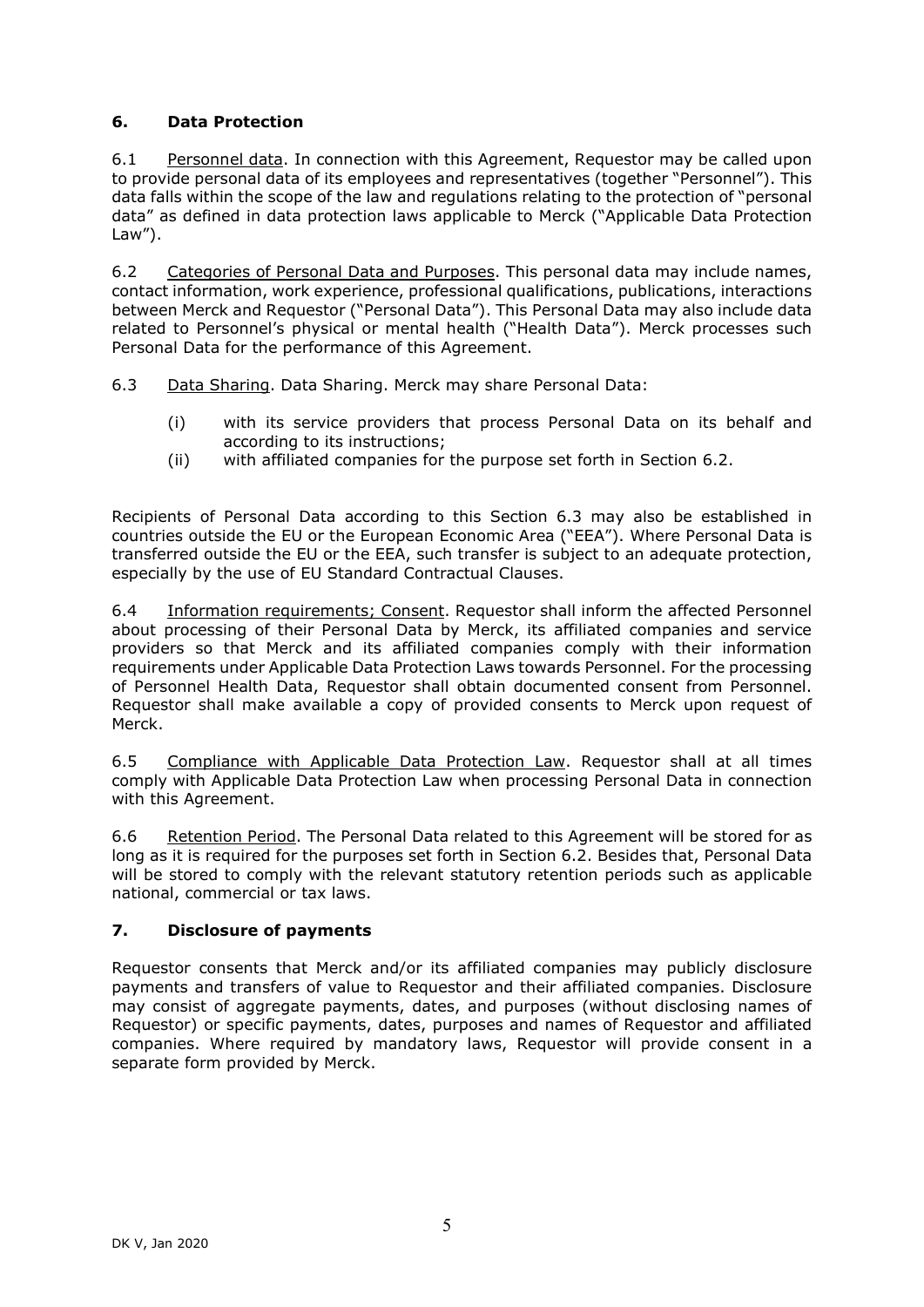## **8. Assignment**

The rights and obligations of Requestor under this Agreement are personal to Requestor and may not be assigned or subcontracted to others without Merck A/S's written consent. Merck A/S may assign this Agreement in whole or in part without Requestor's consent.

#### **9. Notices**

Notices hereunder must be in writing and given to the other Party by in-hand delivery; by electronic mail or facsimile; by first-class mail, postage prepaid; or by air courier to the mailing address set forth above or to such other address as either Party may designate. Notices shall be effective when received.

#### **10. Severability**

If any provision of this Agreement is held to be invalid, void, or unenforceable, such provision shall be deemed to be restated to reflect as nearly as possible the original intentions of the Parties in accordance with applicable law, and the remaining provisions of this Agreement shall remain in full force and effect.

## **11. Term and Termination**

11.1 Term. This Agreement commences on the Effective Date.

11.2 Survival. Expiry or termination of this Agreement shall not relieve either Party of any obligation or liability accrued prior to the termination date. In addition to the specific provisions that survive pursuant to their own terms, the obligations of the Parties under the Sections entitled Data Protection, Notices, Severability, and Miscellaneous shall survive the expiry or termination of this Agreement.

#### **12. Miscellaneous**

12.1 Entire Agreement. This Agreement, including the Patient Organization Funding Request Form filed by Requestor, which is hereby incorporated by reference, is the entire agreement between the Parties relating to the subject matter hereof and supersedes all prior agreements between the Parties relating to the subject matter hereof.

12.2 Modifications. No agreement modifying or waiving any provision of this Agreement shall be binding unless made in a writing that references this Agreement and is signed by both Parties.

12.3 Jurisdiction. This Agreement and all claims related to it shall be governed by the laws of the headquarters of Merck A/S, without regard to its choice or conflict of law provisions.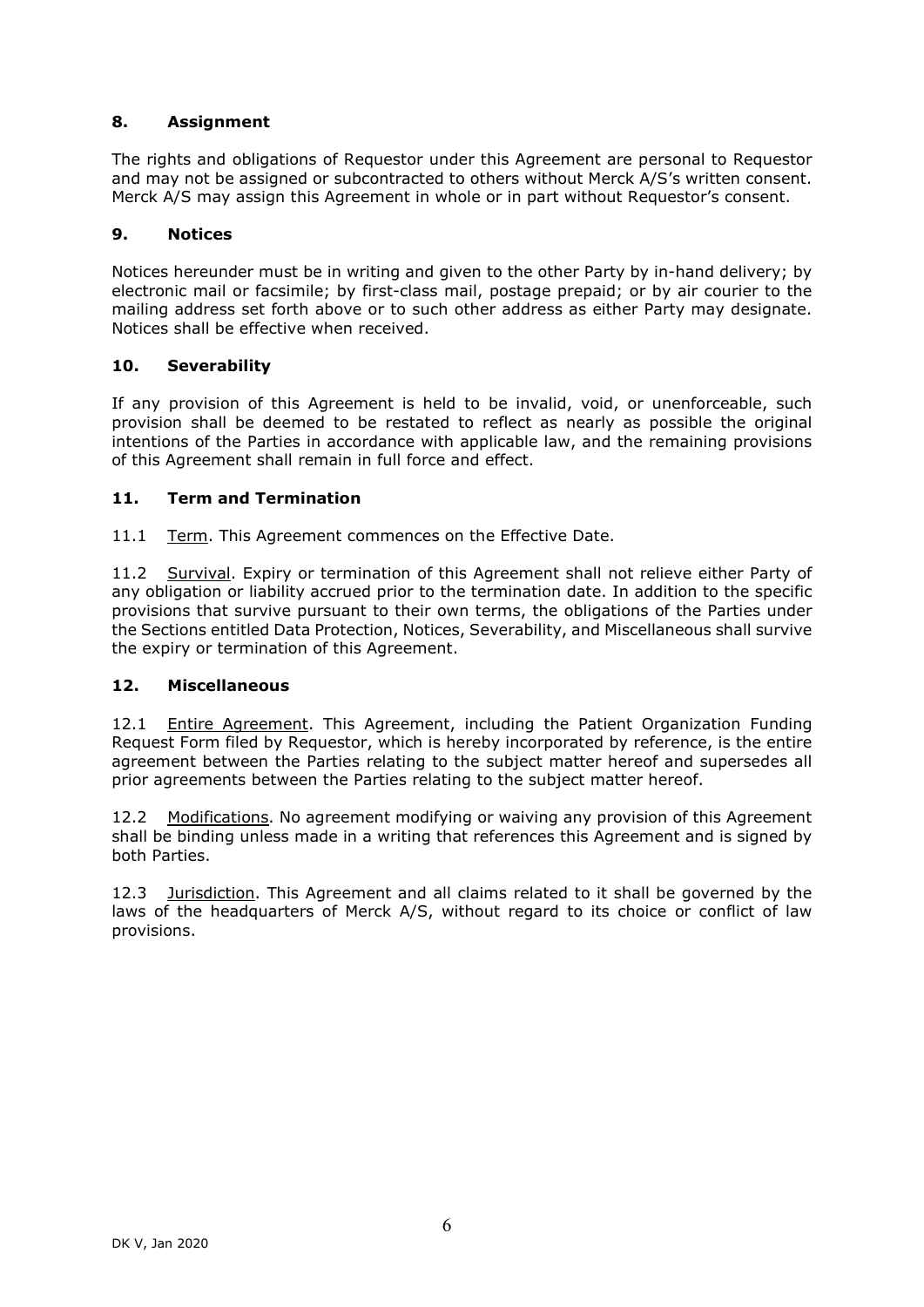| <b>Company</b>                                                 | <b>Requestor</b>                                 |
|----------------------------------------------------------------|--------------------------------------------------|
| Date: Jan 5, 2022                                              | Date: Jan 7, 2022                                |
| Signature:                                                     | Signature:                                       |
| Iarianne Monteau<br>Marianne Monteau (Jan 5, 2022 13:42 GMT+1) | Klaus Høm<br>Klaus Høm (Jan 7, 2022 10:27 GMT+1) |
| Printed name: Marianne Monteau                                 | On behalf of Scleroseforeningen                  |
| <b>Title: Medical Specialist</b>                               | Printet name: Klaus Høm                          |
| Date: Jan 7, 2022                                              |                                                  |
| Signature:                                                     |                                                  |
| Alver -                                                        |                                                  |
| Printed Name: Enrique Álvarez Fernández                        |                                                  |
| Title: Managing Director                                       |                                                  |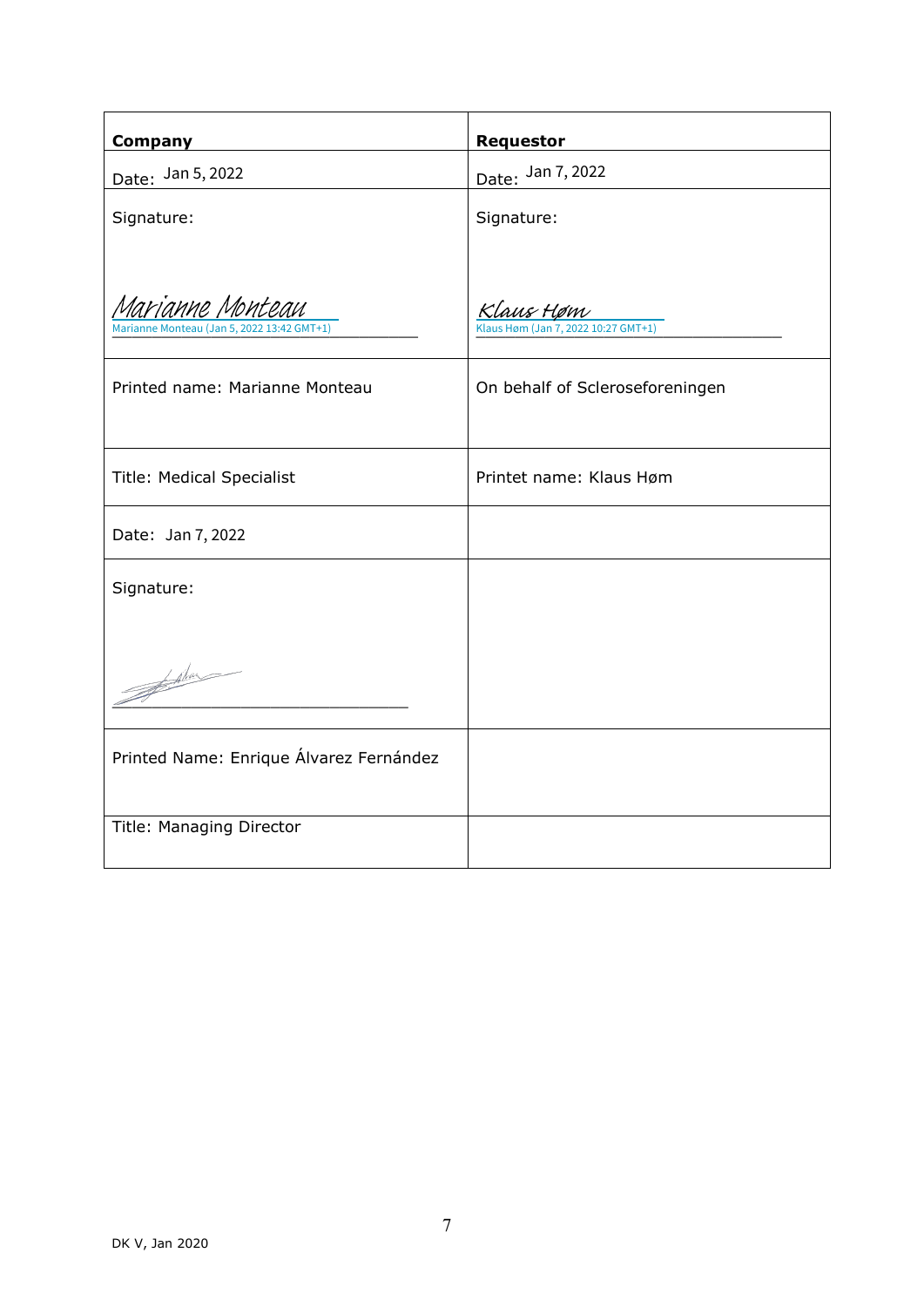# **EXHIBIT A**

#### **1. Support**

1.1 Merck A/S agrees to provide financial support to Requestor for the campaign OKMS on the terms and conditions below. Aside from this Support, Merck A/S will not provide any additional funds or support to Requestor under this Agreement.

1.2 For the avoidance of doubt, the purpose of this activity is financial support for

Development of and planning and building the MS universe. A digital interface for the

users. Focus on evidence-based nutrition, exercise and mental health. OK MS Fase 1.

1.3 The role of Merck A/S in this activity is to provide financial support.

1.4 The role of Requestor in this activity is to lead and to carry out the project OK.MS

1.5 The collaboration is deemed to commence on the Effective Date of this Agreement. It is estimated that the collaboration will be completed during 2022

## **2. Delivery of Support**

2.1 The Support shall be delivered in the following way:

[2](#page-8-0).1.1 Merck A/S shall pay Requestor as total financial support<sup>2</sup> in relation to this Agreement: 60.000 DKK. + VAT.

Requestor agrees that it will be solely responsible for the payment of all taxes and any other charges or deductions related to the Support.

Please invoice financial support to:

Merck A/S Vandtårnsvej 62A, 5.A 2860 Søborg Att.: Marianne Monteau/Neurology

<span id="page-8-0"></span><sup>&</sup>lt;sup>2</sup> This sub-paragraph to be used if the Support includes a financial element.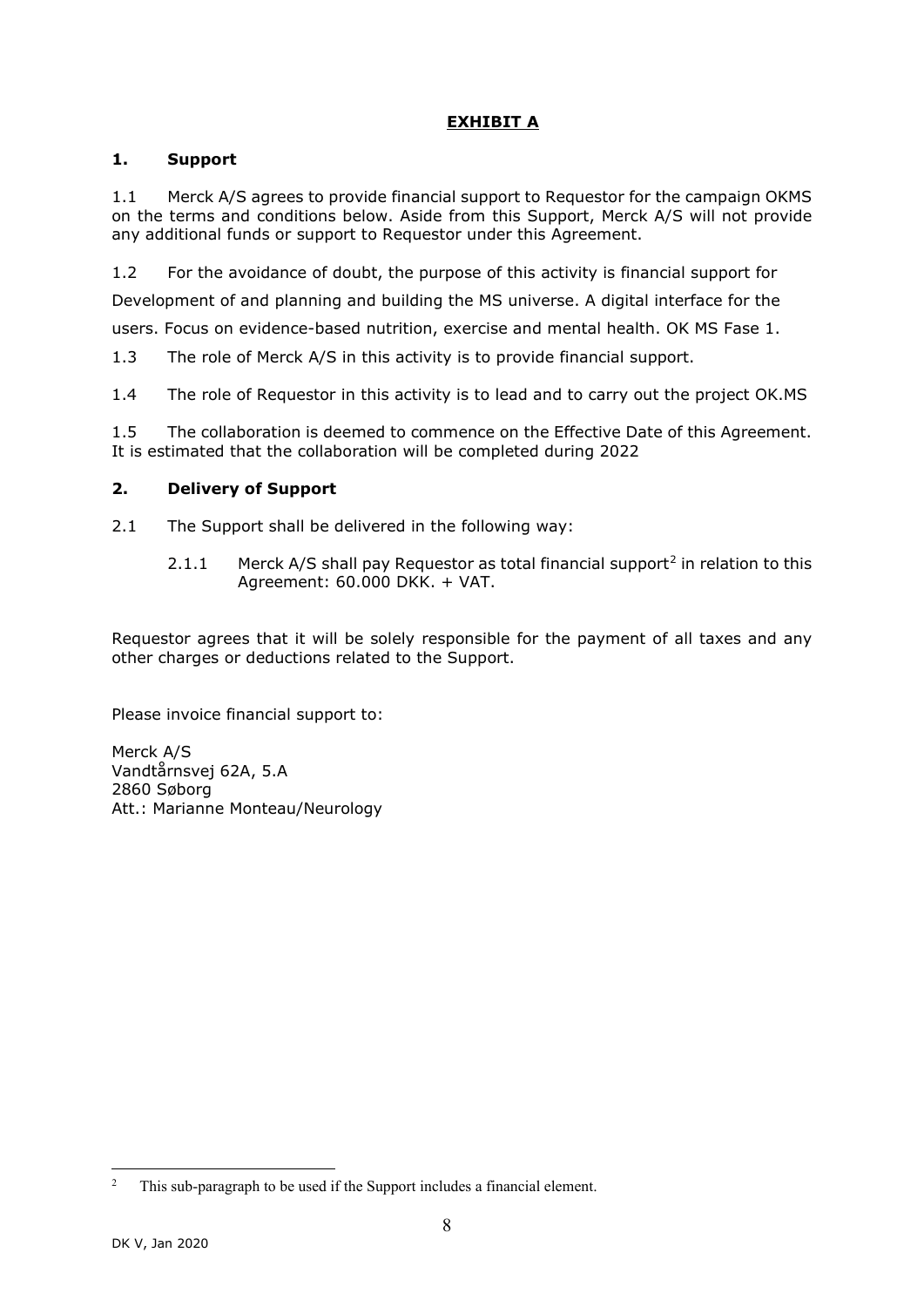# Contract Support from Merck 202201.272.QC 2022

Final Audit Report 2022-01-07

| Created:        | 2022-01-05                                       |
|-----------------|--------------------------------------------------|
| By:             | Nanna Reffstrup (nanna.reffstrup@merckgroup.com) |
| Status:         | Signed                                           |
| Transaction ID: | CBJCHBCAABAAdvpn1u5llk3BA8fCW29rPQS98IdCWaiy     |
|                 |                                                  |

# "Contract Support from Merck 202201.272.QC 2022" History

- $\Box$  Document created by Nanna Reffstrup (nanna.reffstrup@merckgroup.com) 2022-01-05 - 11:14:39 AM GMT- IP address: 155.250.198.74
- Document emailed to Marianne Monteau (marianne.monteau@merckgroup.com) for signature 2022-01-05 - 11:16:57 AM GMT
- **Email viewed by Marianne Monteau (marianne.monteau@merckgroup.com)** 2022-01-05 - 12:42:34 PM GMT- IP address: 155.250.198.69
- $\mathscr{O}_\bullet$  Document e-signed by Marianne Monteau (marianne.monteau@merckgroup.com) Signature Date: 2022-01-05 - 12:42:43 PM GMT - Time Source: server- IP address: 155.250.198.69
- Document emailed to Enrique Alvarez Fernandez (enrique.alvarez@merckgroup.com) for signature 2022-01-05 - 12:42:45 PM GMT
- **Email viewed by Enrique Alvarez Fernandez (enrique.alvarez@merckgroup.com)** 2022-01-05 - 10:19:09 PM GMT- IP address: 80.31.185.150
- **C** Enrique Alvarez Fernandez (enrique.alvarez@merckgroup.com) verified identity with Adobe Sign authentication 2022-01-07 - 8:58:58 AM GMT
- $\mathscr{O}_\bullet$  Document e-signed by Enrique Alvarez Fernandez (enrique.alvarez@merckgroup.com) Signature Date: 2022-01-07 - 8:58:58 AM GMT - Time Source: server- IP address: 155.250.198.113
- Document emailed to Klaus Høm (kho@scleroseforeningen.dk) for signature 2022-01-07 - 8:58:59 AM GMT
- **Email viewed by Klaus Høm (kho@scleroseforeningen.dk)** 2022-01-07 - 9:26:13 AM GMT- IP address: 104.47.12.254